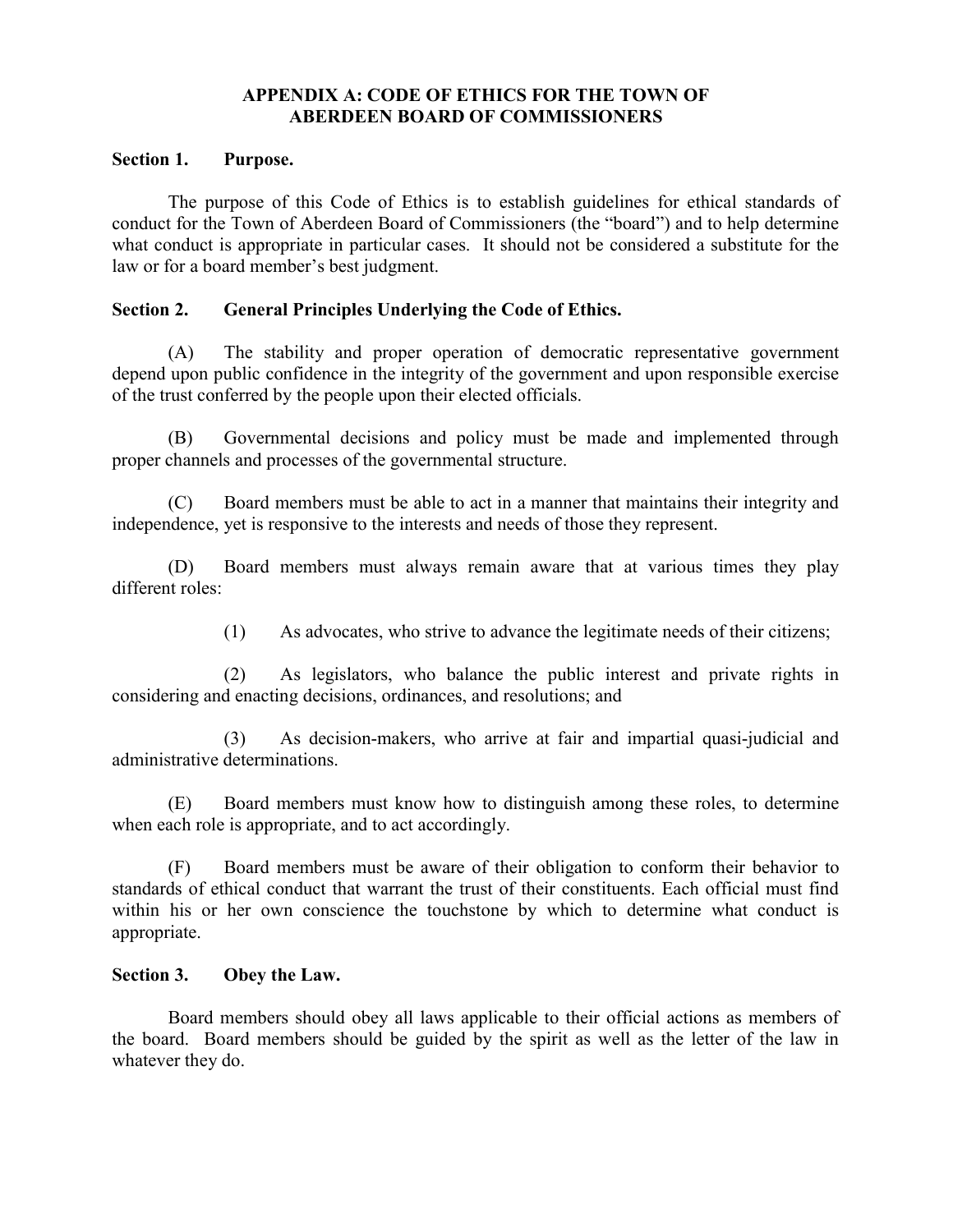#### **Section 4. Act with Civility.**

Board members should feel free to assert policy positions and opinions without fear of reprisal from fellow board members or citizens. To declare that a board member is behaving unethically because one disagrees with that board member on a question of policy (and not because of the board member's behavior) is unfair, dishonest, irresponsible, and itself unethical.

#### **Section 5. Stay Informed.**

Board members should endeavor to keep up to date, through the board's attorney and other sources, about new or ongoing legal or ethical issues they may face in their official positions. This educational function is in addition to the day-to-day legal advice the board may receive concerning specific situations that arise.

#### **Section 6. Maintain Integrity and Independence.**

Board members should act with integrity and independence from improper influence as they exercise the duties of their office. Characteristics and behaviors consistent with this standard include the following:

- (A) Adhering firmly to a code of sound values;
- (B) Behaving consistently and with respect toward everyone with whom they interact;
- (C) Exhibiting trustworthiness;

(D) Living as if they are on duty as elected officials regardless of where they are or what they doing;

(E) Using their best independent judgment to pursue the common good as they see it, presenting their opinions to all in a reasonable, forthright, consistent manner;

(F) Remaining incorruptible, self-governing, and unaffected by improper influence while at the same time being able to consider the opinions and ideas of others;

(G) In a quasi-judicial matter, disclosing contacts and information about issues that they receive outside of public meetings;

(H) In a quasi-judicial matter, refraining from seeking or receiving information about the matter outside of the quasi-judicial proceeding itself;

(I) Treating other board members and the public with respect and honoring the opinions of others even when the board members disagree with those opinions;

(J) Not reaching conclusions on issues until all sides have been heard;

(K) Showing respect for their office and not behaving in ways that reflect badly on those in office;

2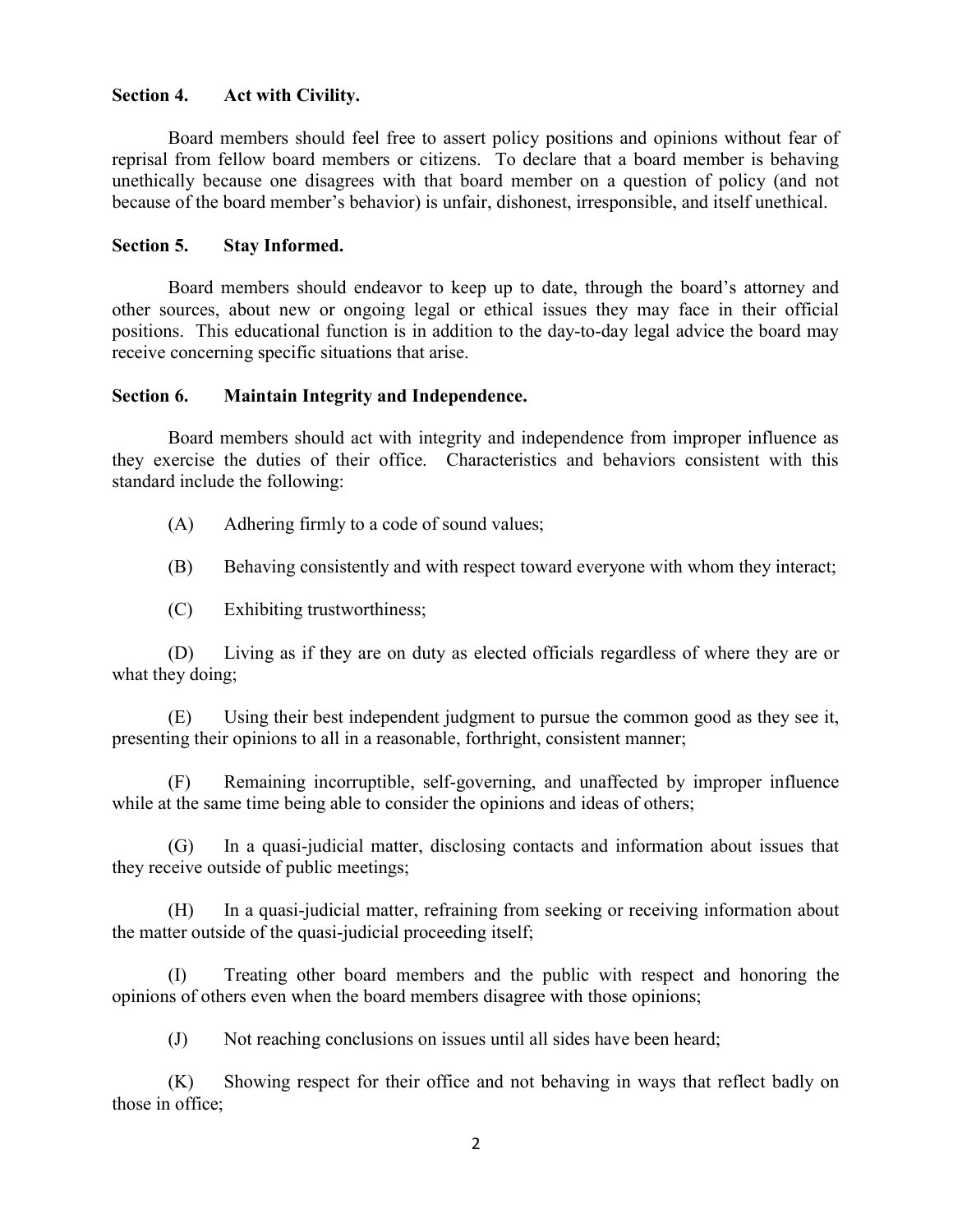(L) Recognizing that they are part of a larger group and acting accordingly; and

(M) Recognizing that individual board members are not generally allowed to act on behalf of the board but may only do so if the board specifically authorizes it, and that the board must take official action as a body.

# **Section 7. Avoid Impropriety.**

(A) Board members should avoid impropriety in the exercise of their official duties. Their official actions should be above reproach. Although opinions may vary about what behavior is inappropriate, this board will consider impropriety in terms of whether a reasonable person who is aware of all of the relevant facts and circumstances surrounding the board member's action would conclude that the action was inappropriate.

(B) If a board member believes that his or her actions, while legal and ethical, may be misunderstood, the member should seek the advice of the board's attorney and should consider publicly disclosing the facts of the situation and the steps taken to resolve it (such as consulting with the attorney).

# **Section 8. Faithfully Perform the Duties of Office.**

Board members should faithfully perform the duties of their office. They should act as especially responsible citizens whom others can trust and respect. They should set a good example for others in the community, keeping in mind that trust and respect must continually be earned. Board members should faithfully attend and prepare for meetings. They should carefully analyze all credible information properly submitted to them, and in quasi-judicial matters they should be mindful of the need not to engage in communications outside of meetings. They should demand full accountability from those over whom the board has authority. Board members should be willing to bear their fair share of the board's workload. To the extent appropriate, they should be willing to put the board's interests ahead of their own.

## **Section 9. Conduct the Business of Government in an Open and Public Manner.**

Board members should conduct the affairs of the board in an open and public manner. They should comply with all applicable laws governing open meetings and public records, recognizing that doing so is an important way to be worthy of the public's trust. They should remember when they meet that they are conducting the public's business. They should also remember that local government records belong to the public and not to board members or their employees. In order to ensure strict compliance with the laws concerning openness, board members should make clear that an environment of transparency and candor is to be maintained at all times in the governmental unit. They should prohibit unjustified delay in fulfilling public records requests. They should take deliberate steps to make certain that any closed sessions held by the board are lawfully conducted and that such sessions do not stray from the purposes for which they are called.

## **Section 10. Censure of Board Members.**

(A) Investigation. If by vote, a majority of the board has reason to believe that one of